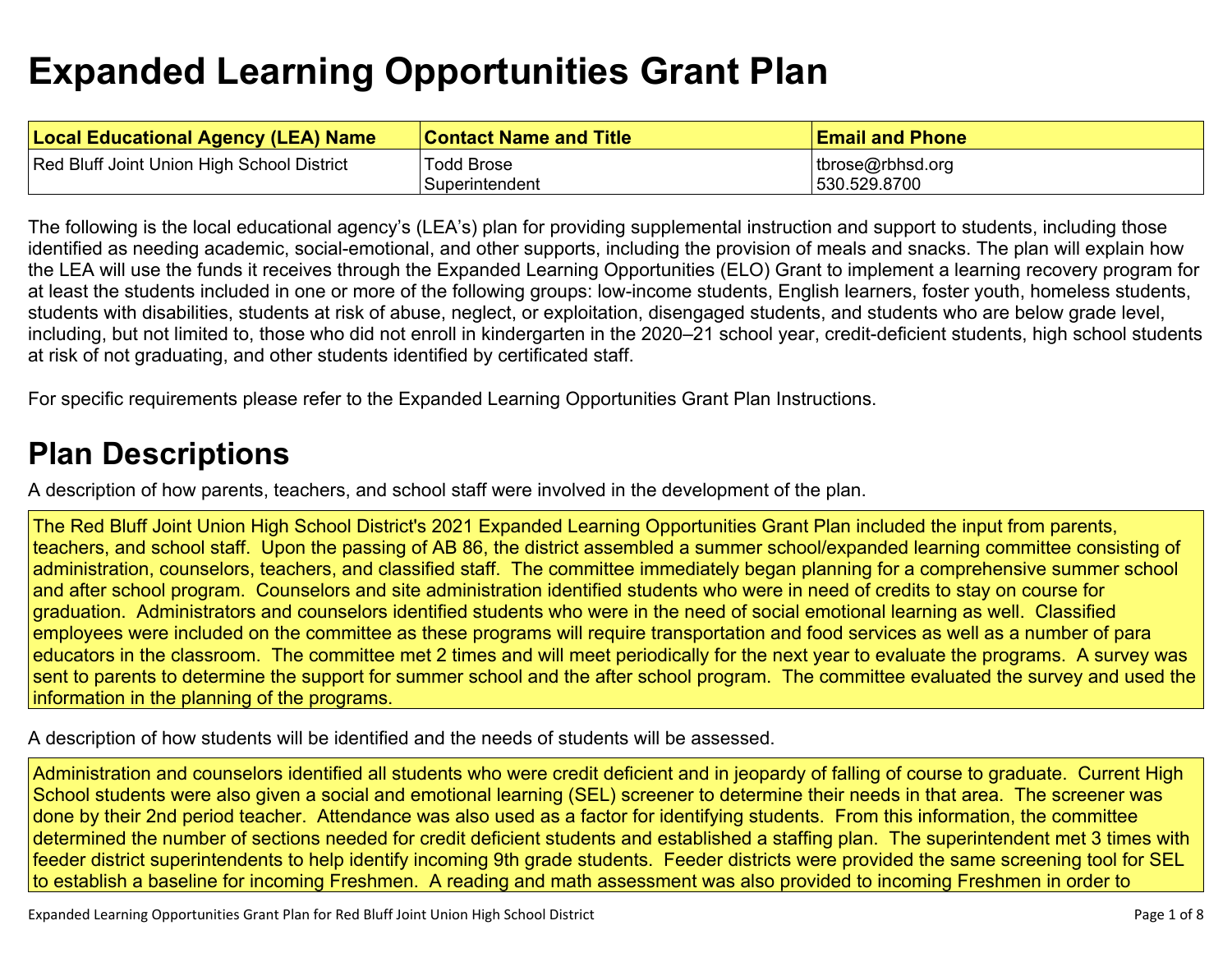establish the need for math and reading intervention. After evaluating the assessments, summer school for incoming Freshmen was organized. The district will continue to use the SEL screener for the next several years to progress monitor the growth in this area. Credit recovery will be monitored closely, and any credit deficient student beyond summer school will participate in the after school program for the school year 2021-2022.

A description of how parents and guardians of students will be informed of the opportunities for [supplemental](#page-6-3) instruction and support[.](#page-6-3)

Parents of students will be notified by their counselor as well as through home to school communication from the district and school sites. This includes posting on the website, use of Aeries Communication, and individual emails, texting, or phone calls from counselors and teachers. The feeder schools will communicate directly with the 8th grade students to initiate contact and RBHS will follow-up with enrollment procedures for those students.

A description of the LEA's plan to provide [supplemental](#page-6-4) instruction and support[.](#page-6-4)

The district plans to operate a comprehensive summer school program in 2021 and 2022 and will focus on the following: Credit recovery in all core content areas (Math, English, Science, Social Science) as well as World Language and Elective courses. Summer school will also provide designated instruction to English Learners. Counseling services will be provided through the GRIT Center (Growing Resilient Independent Teens). Summer school will also include enrichment and recreational activities, including band and sports camps. Incoming Freshmen will participate in a Jump Start program with a focus on introducing Freshmen to the high school campus and programs while offering support in English, Math, and SEL. The After School Program for 2021-2022 will include credit recovery classes for credit deficient students as well as recreational and enrichment opportunities. All expanded learning program will include transportation, meals, and GRIT Center support.

### **[Expenditure](#page-7-0) Pla[n](#page-7-0)**

The following table provides the LEA's expenditure plan for how it will use ELO Grant funds to support the supplemental instruction and support strategies being implemented by the LEA.

| <b>Supplemental Instruction and Support Strategies</b>                              | <b>Planned Expenditures</b> | <b>Actual Expenditures</b> |
|-------------------------------------------------------------------------------------|-----------------------------|----------------------------|
| <b>Extending instructional learning time</b>                                        | 450,000                     |                            |
|                                                                                     |                             |                            |
|                                                                                     |                             |                            |
| Accelerating progress to close learning gaps through the implementation, expansion, | 200,000                     |                            |
| or enhancement of learning supports                                                 |                             |                            |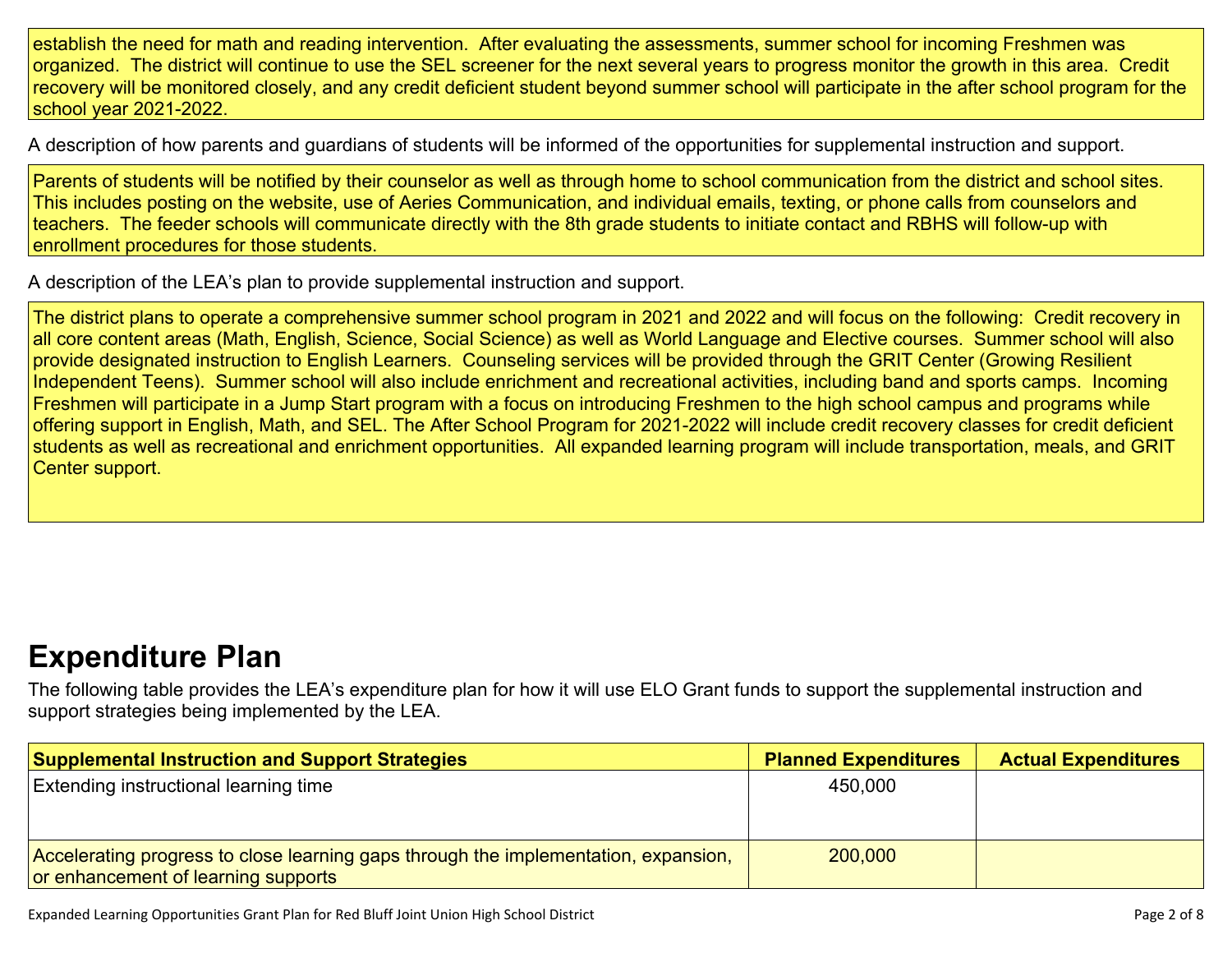| <b>Supplemental Instruction and Support Strategies</b>                                                                                                    | <b>Planned Expenditures</b> | <b>Actual Expenditures</b> |
|-----------------------------------------------------------------------------------------------------------------------------------------------------------|-----------------------------|----------------------------|
|                                                                                                                                                           |                             |                            |
| Integrated student supports to address other barriers to learning                                                                                         | 250,000                     |                            |
| Community learning hubs that provide students with access to technology, high-speed<br>internet, and other academic supports                              | 150,000                     |                            |
| Supports for credit deficient students to complete graduation or grade promotion<br>requirements and to increase or improve students' college eligibility | 175,000                     |                            |
| Additional academic services for students                                                                                                                 | 151,272                     |                            |
| Training for school staff on strategies to engage students and families in addressing<br>students' social-emotional health and academic needs             | 125,000                     |                            |
| <b>Total Funds to implement the Strategies</b>                                                                                                            | 1,501,272                   |                            |

A description of how ELO Grant funds are being [coordinated](#page-7-1) with other federal Elementary and Secondary School Emergency Relief Funds [received](#page-7-1) by the LEA.

The district views the ELO Grant funds and the federal Elementary and Secondary School Emergency Relief Funds to be used in coordination. A major portion of the federal funds will be included in the overall budget for expanded learning. This will include Summer School, After School Program, additional staffing for the continuation high school, additional staffing to the comprehensive high school, and support for SEL. The district is also focused on the increasing the diversity, equity, and inclusion with students and staff. This includes professional development for teachers and staff. The ELO Grant funds will also be coordinated with the districts LCAP which will identify the supports and action required for student learning recovery.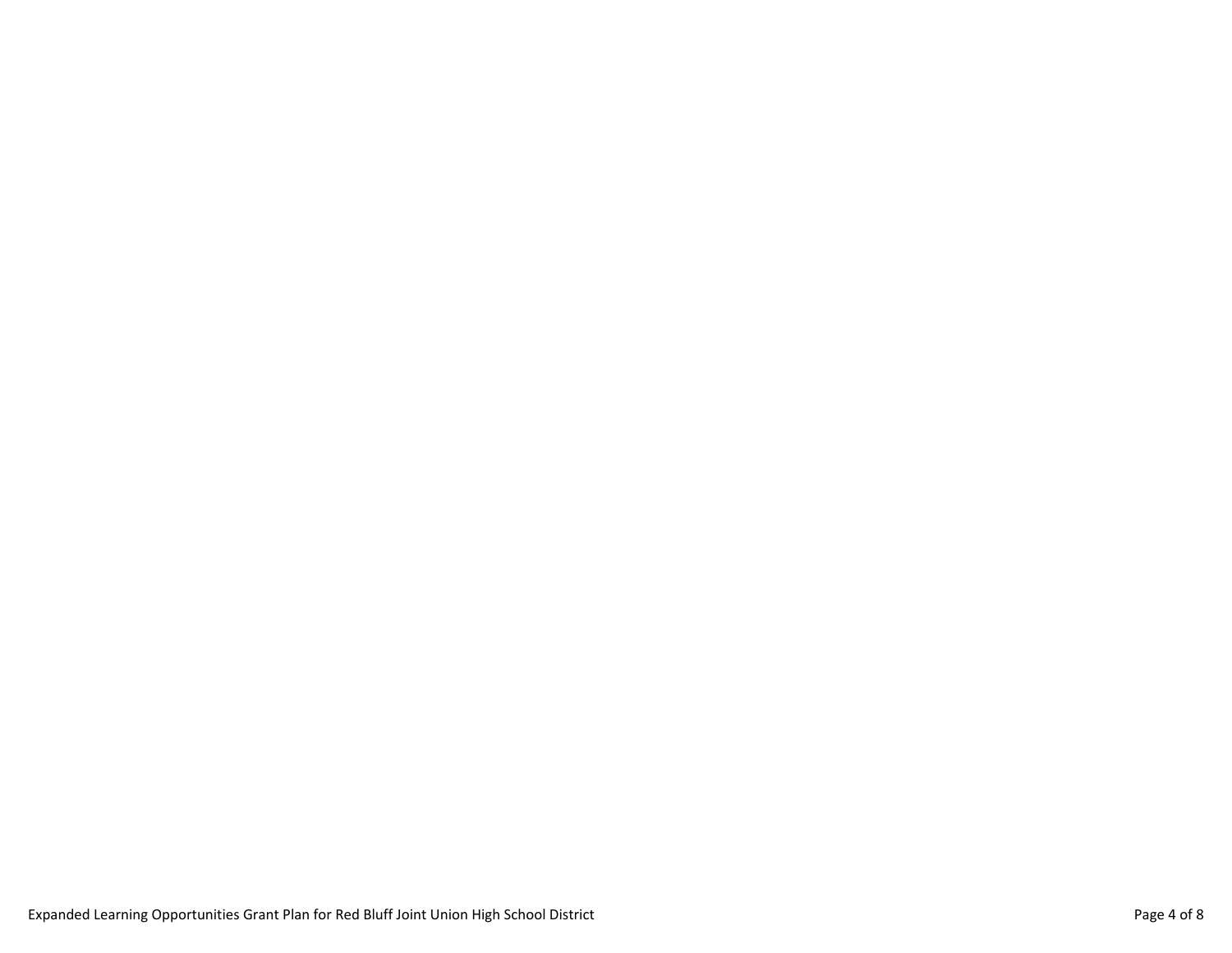### <span id="page-4-0"></span>**Expanded Learning Opportunities Grant Plan Instructions: Introduction**

The Expanded Learning Opportunities Grant Plan must be completed by school districts, county offices of education, or charter schools, collectively referred to as Local Educational Agencies (LEAs), that receive Expanded Learning Opportunities (ELO) Grant funds under California *Education Code* (*EC*) Section 43521(b). The plan must be adopted by the local governing board or body of the LEA at a public meeting on or before June 1, 2021, and must be submitted to the county office of education, the California Department of Education, or the chartering authority within five days of adoption, as applicable. The plan must be updated to include the actual expenditures by December 1, 2022.

For technical assistance related to the completion of the Expanded Learning Opportunities Grant Plan, please contact *[ELOGrants@cde.ca.gov](mailto:ELOGrants@cde.ca.gov).*<mailto:lcff@cde.ca.gov>

## **Instructions: Plan Requirements**

An LEA receiving ELO Grant funds under *EC* Section 43521(b) is required to implement a learning recovery program that, at a minimum, provides supplemental instruction, support for social and emotional well-being, and, to the maximum extent permissible under the guidelines of the United States Department of Agriculture, meals and snacks to, at a minimum, students who are included in one or more of the following groups:

- low-income.
- English learners,
- foster youth,
- homeless students,
- students with disabilities.
- students at risk of abuse, neglect, or exploitation,
- disengaged students, and
- students who are below grade level, including, but not limited to, those who did not enroll in kindergarten in the 2020–21 school year, creditdeficient students, high school students at risk of not graduating, and other students identified by certificated staff.

For purposes of this requirement

- "Supplemental instruction" means the instructional programs provided in addition to and complementary to the LEAs regular instructional programs, including services provided in accordance with an individualized education program (IEP).
- "Support" means interventions provided as a supplement to those regularly provided by the LEA, including services provided in accordance with an IEP, that are designed to meet students' needs for behavioral, social, emotional, and other integrated student supports, in order to enable students to engage in, and benefit from, the supplemental instruction being provided.
- "Students at risk of abuse, neglect, or exploitation" means students who are identified as being at risk of abuse, neglect, or exploitation in a written referral from a legal, medical, or social service agency, or emergency shelter.

*EC* Section 43522(b) identifies the seven supplemental instruction and support strategies listed below as the strategies that may be supported with ELO Grant funds and requires the LEA to use the funding only for any of these purposes. LEAs are not required to implement each supplemental instruction and support strategy; rather LEAs are to work collaboratively with their community partners to identify the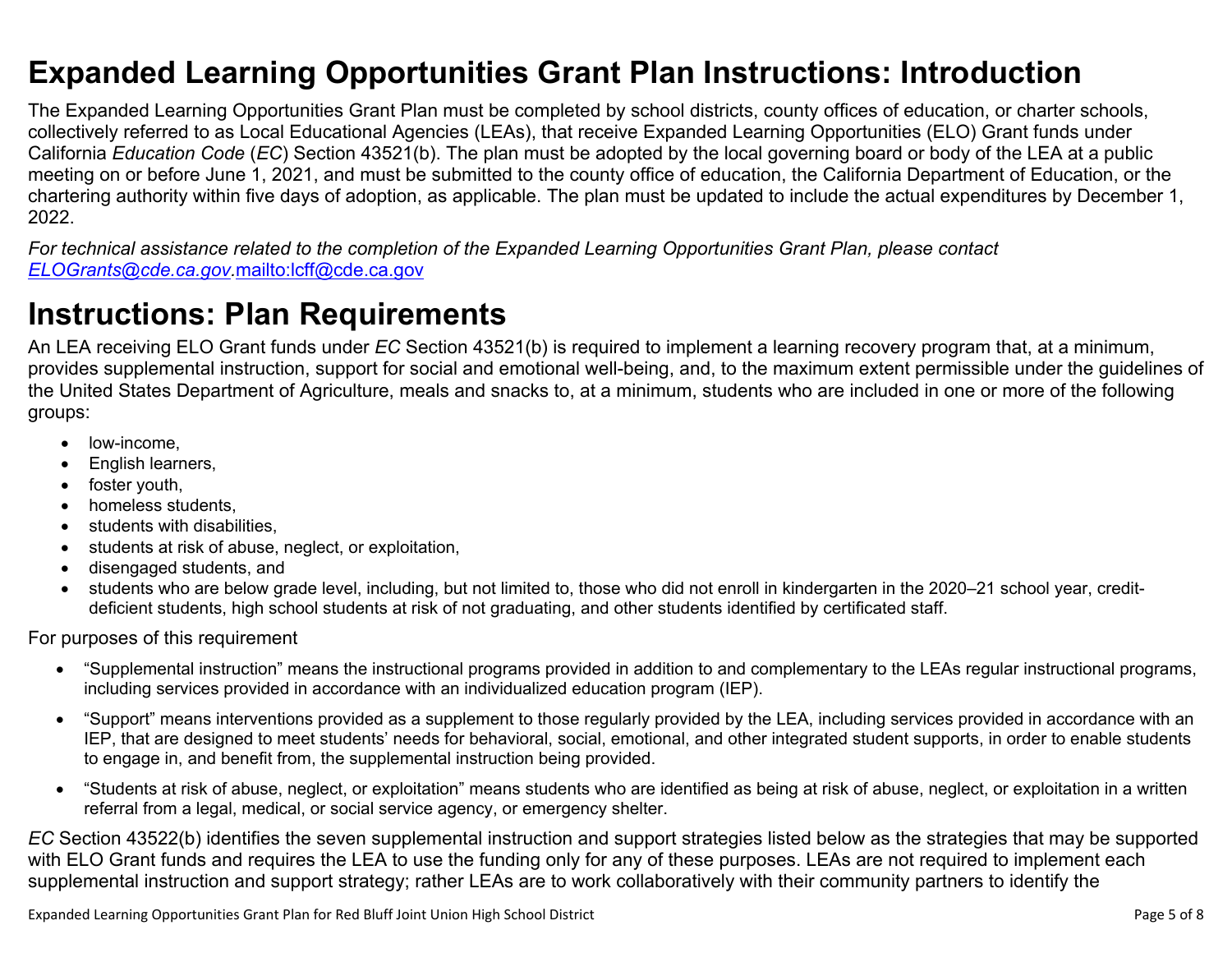supplemental instruction and support strategies that will be implemented. LEAs are encouraged to engage, plan, and collaborate on program operation with community partners and expanded learning programs, and to leverage existing behavioral health partnerships and Medi-Cal billing options in the design and implementation of the supplemental instruction and support strategies being provided (*EC* Section 43522[h]).

The seven supplemental instruction and support strategies are:

- 1. Extending instructional learning time in addition to what is required for the school year by increasing the number of instructional days or minutes provided during the school year, providing summer school or intersessional instructional programs, or taking any other action that increases the amount of instructional time or services provided to students based on their learning needs.
- 2. Accelerating progress to close learning gaps through the implementation, expansion, or enhancement of learning supports including, but not limited to, any of the following:
	- a. Tutoring or other one-on-one or small group learning supports provided by certificated or classified staff.
	- b. Learning recovery programs and materials designed to accelerate student academic proficiency or English language proficiency, or both.
	- c. Educator training, for both certificated and classified staff, in accelerated learning strategies and effectively addressing learning gaps, including training in facilitating quality and engaging learning opportunities for all students.
- 3. Integrated student supports to address other barriers to learning, such as the provision of health, counseling, or mental health services, access to school meal programs, before and after school programs, or programs to address student trauma and social-emotional learning, or referrals for support for family or student needs.
- 4. Community learning hubs that provide students with access to technology, high-speed internet, and other academic supports.
- 5. Supports for credit deficient students to complete graduation or grade promotion requirements and to increase or improve students' college eligibility.
- 6. Additional academic services for students, such as diagnostic, progress monitoring, and benchmark assessments of student learning.
- 7. Training for school staff on strategies, including trauma-informed practices, to engage students and families in addressing students' socialemotional health needs and academic needs.

As a reminder, *EC* Section 43522(g) requires that all services delivered to students with disabilities be delivered in accordance with an applicable IEP.

#### **Fiscal Requirements**

The following fiscal requirements are requirements of the ELO grant, but they are not addressed in this plan. Adherence to these requirements will be monitored through the annual audit process.

- The LEA must use at least 85 percent (85%) of its apportionment for expenditures related to providing in-person services in any of the seven purposes described above.
- The LEA must use at least 10 percent (10%) of the funding that is received based on LCFF entitlement to hire paraprofessionals to provide supplemental instruction and support through the duration of this program, with a priority for full-time paraprofessionals. The supplemental instruction and support provided by the paraprofessionals must be prioritized for English learners and students with disabilities. Funds expended to hire paraprofessionals count towards the LEAs requirement to spend at least 85% of its apportionment to provide in-person services.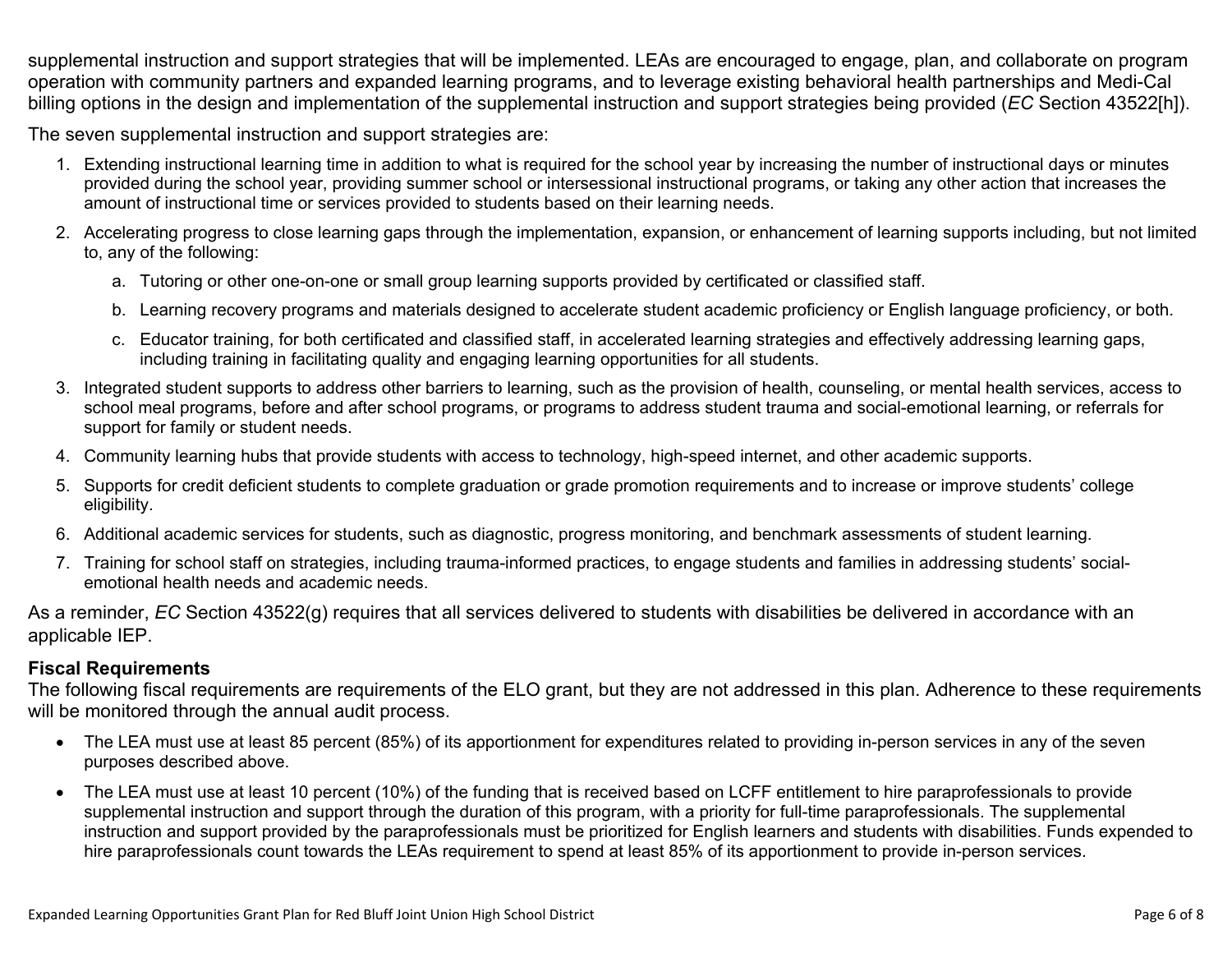<span id="page-6-0"></span> An LEA may use up to 15 percent (15%) of its apportionment to increase or improve services for students participating in distance learning or to support activities intended to prepare the LEA for in-person instruction, before in-person instructional services are offered.

# **Instructions: Plan Descriptions**

Descriptions provided should include sufficient detail yet be sufficiently succinct to promote a broad understanding among the LEA's local community.

#### <span id="page-6-1"></span>**A description of how parents, teachers, and school staff were involved in the development of the plan**

Describe the process used by the LEA to involve, at a minimum, parents, teachers, and school staff in the development of the Expanded Learning Opportunities Grant Plan, including how the LEA and its community identified the seven supplemental instruction and support strategies that will be implemented. LEAs are encouraged to engage with community partners, expanded learning programs, and existing behavioral health partnerships in the design of the plan.

#### <span id="page-6-2"></span>A description of how parents and guardians of students will be informed of the opportunities for supplemental instruction and **support.**

Describe the LEA's plan for informing the parents and guardians of students identified as needing supplemental instruction and support of the availability of these opportunities, including an explanation of how the LEA will provide this information in the parents' and guardians' primary languages, as applicable.

#### <span id="page-6-3"></span>**A description of how students will be identified and the needs of students will be assessed**

Describe the LEA's plan for identifying students in need of academic, social-emotional, and other integrated student supports, including the LEA's plan for assessing the needs of those students on a regular basis. The LEA's plan for assessing the academic needs of its students may include the use of diagnostic and formative assessments.

As noted above in the Plan Requirements, "other integrated student supports" are any supports intended to address barriers to learning, such as the provision of health, counseling, or mental health services, access to school meal programs, before and after school programs, or programs to address student trauma and social-emotional learning, or referrals for support for family or student needs.

#### <span id="page-6-4"></span>**A description of the LEA's plan to provide supplemental instruction and support**

Describe the LEA's plan for how it will provide supplemental instruction and support to identified students in the seven strategy areas defined in the Plan Requirements section. As a reminder, the LEA is not required to implement each of the seven strategies; rather the LEA will to work collaboratively with its community to identify the strategies that will be implemented. The plan must include a description of how supplemental instruction and support will be provided in a tiered framework that bases universal, targeted, and intensive supports on students' needs for academic, social-emotional, and other integrated student supports. The plan must also include a description of how the services will be provided through a program of engaging learning experiences in a positive school climate.

As a reminder, *EC* Section 43522(g) requires that all services delivered to students with disabilities be delivered in accordance with an applicable individualized education program. Additionally, LEAs are encouraged to collaborate with community partners and expanded learning programs, and to leverage existing behavioral health partnerships and Medi-Cal billing options in the implementation of, this plan (*EC* Section 43522[h]).